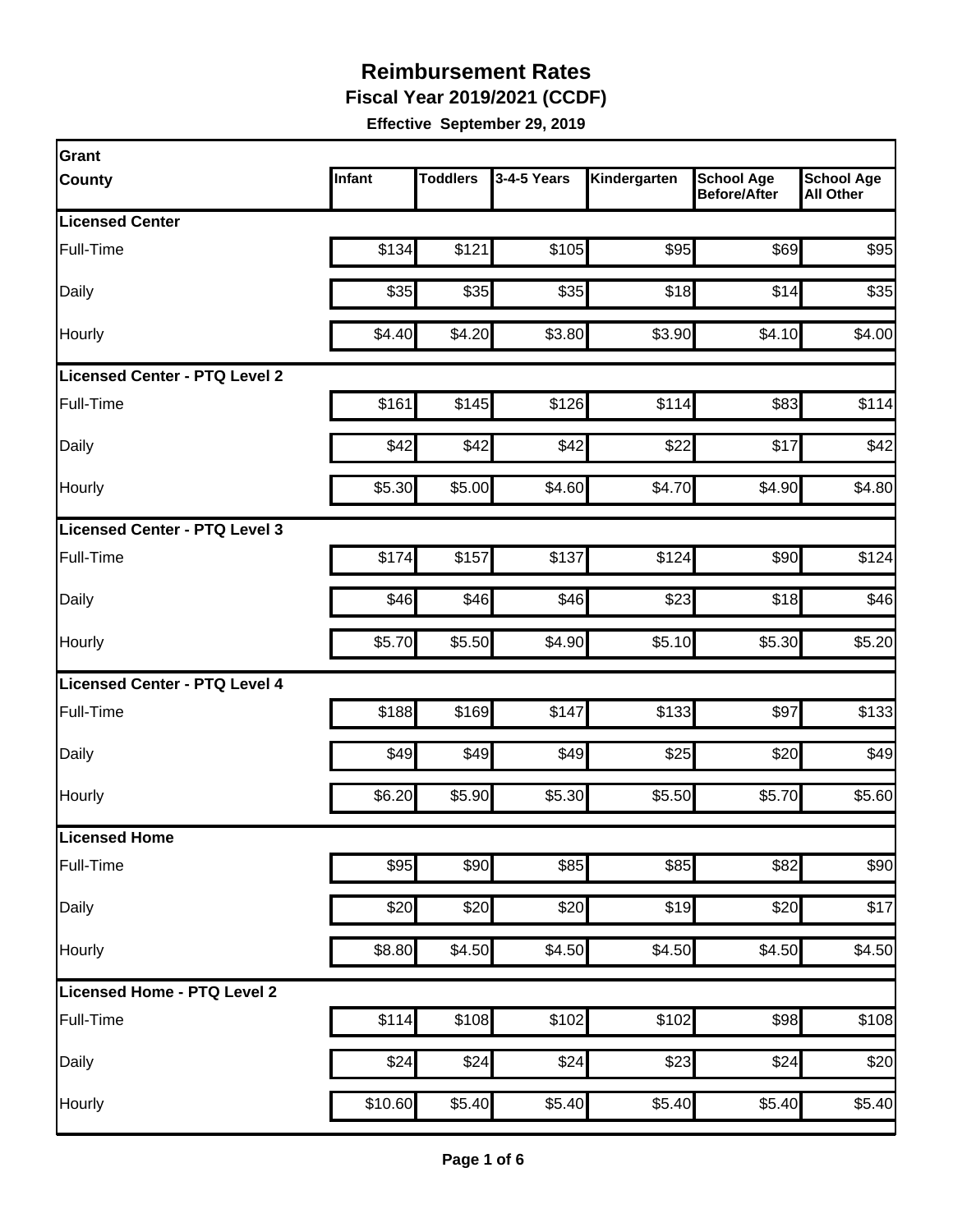**Fiscal Year 2019/2021 (CCDF)**

| <b>Grant</b>                             |         |                 |             |                    |                                          |                                       |
|------------------------------------------|---------|-----------------|-------------|--------------------|------------------------------------------|---------------------------------------|
| <b>County</b>                            | Infant  | <b>Toddlers</b> | 3-4-5 Years | Kindergarten       | <b>School Age</b><br><b>Before/After</b> | <b>School Age</b><br><b>All Other</b> |
| Licensed Home - PTQ Level 3              |         |                 |             |                    |                                          |                                       |
| Full-Time                                | \$124   | \$117           | \$111       | \$111              | \$107                                    | \$117                                 |
| Daily                                    | \$26    | \$26            | \$26        | \$25               | \$26                                     | \$22                                  |
| Hourly                                   | \$11.40 | \$5.90          | \$5.90      | \$5.90             | \$5.90                                   | \$5.90                                |
| <b>Licensed Home - PTQ Level 4</b>       |         |                 |             |                    |                                          |                                       |
| Full-Time                                | \$133   | \$126           | \$119       | \$119              | \$115                                    | \$126                                 |
| Daily                                    | \$28    | \$28            | \$28        | \$27               | \$28                                     | \$24                                  |
| Hourly                                   | \$12.30 | \$6.30          | \$6.30      | \$6.30             | \$6.30                                   | \$6.30                                |
| <b>Registered Ministry</b>               |         |                 |             |                    |                                          |                                       |
| Full-Time                                | \$79    | \$70            | \$67        | \$63               | \$43                                     | \$64                                  |
| Daily                                    | \$21    | \$17            | \$16        | \$15               | \$5                                      | \$16                                  |
| Hourly                                   | \$3.10  | \$3.40          | \$3.10      | \$3.10             | \$2.90                                   | \$3.10                                |
| <b>Registered Ministry - PTQ Level 1</b> |         |                 |             |                    |                                          |                                       |
| Full-Time                                | \$107   | \$96            | \$86        | \$79               | \$56                                     | \$80                                  |
| Daily                                    | \$28    | \$26            | \$26        | \$17               | \$10                                     | \$26                                  |
| Hourly                                   | \$3.80  | \$3.80          | \$3.50      | \$3.50             | \$3.50                                   | \$3.60                                |
| <b>Registered Ministry - PTQ Level 2</b> |         |                 |             |                    |                                          |                                       |
| Full-Time                                | \$161   | \$145           | \$126       | \$114              | \$83                                     | \$114                                 |
| Daily                                    | \$42    | \$42]           | \$42        | \$22               | \$17                                     | \$42                                  |
| Hourly                                   | \$5.30  | \$5.00          | \$4.60      | \$4.70             | \$4.90                                   | \$4.80                                |
| <b>Registered Ministry - PTQ Level 3</b> |         |                 |             |                    |                                          |                                       |
| Full-Time                                | \$174   | \$157           | \$137       | \$124              | \$90                                     | \$124                                 |
| Daily                                    | \$46    | \$46            | \$46        | \$23               | \$18                                     | \$46                                  |
| Hourly                                   | \$5.70  | \$5.50          | \$4.90      | $\overline{$5.10}$ | \$5.30                                   | \$5.20                                |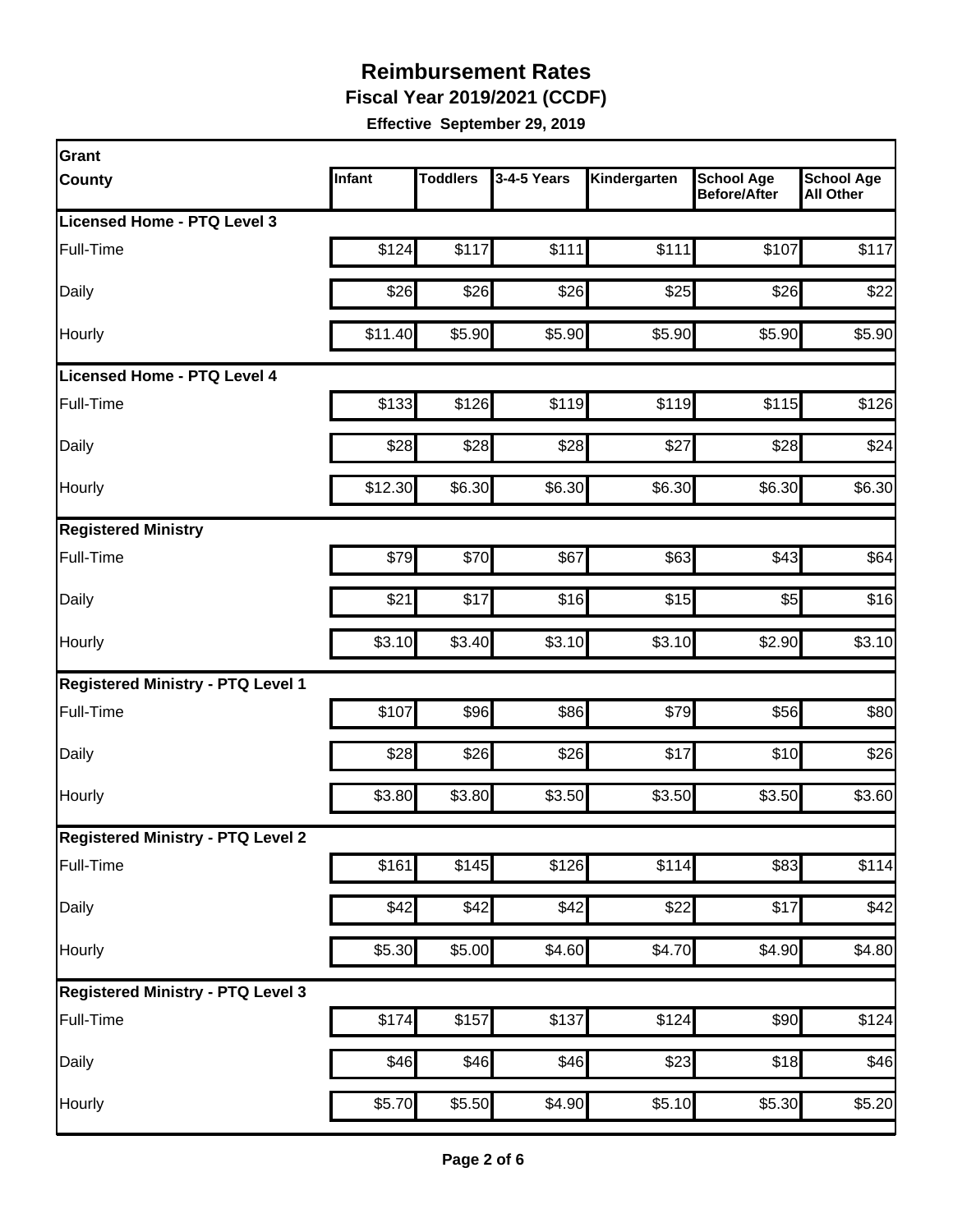**Fiscal Year 2019/2021 (CCDF)**

| Grant                                    |        |          |             |              |                                          |                                       |  |  |  |
|------------------------------------------|--------|----------|-------------|--------------|------------------------------------------|---------------------------------------|--|--|--|
| <b>County</b>                            | Infant | Toddlers | 3-4-5 Years | Kindergarten | <b>School Age</b><br><b>Before/After</b> | <b>School Age</b><br><b>All Other</b> |  |  |  |
| <b>Registered Ministry - PTQ Level 4</b> |        |          |             |              |                                          |                                       |  |  |  |
| Full-Time                                | \$188  | \$169    | \$147       | \$133        | \$97                                     | \$133                                 |  |  |  |
| Daily                                    | \$49   | \$49     | \$49        | \$25         | \$20                                     | \$49                                  |  |  |  |
| Hourly                                   | \$6.20 | \$5.90   | \$5.30      | \$5.50       | \$5.70                                   | \$5.60                                |  |  |  |
| <b>Exempt Center</b>                     |        |          |             |              |                                          |                                       |  |  |  |
| Full-Time                                | \$79   | \$70     | \$67        | \$63         | \$43                                     | \$64                                  |  |  |  |
| Daily                                    | \$21   | \$17     | \$16        | \$15         | \$5                                      | \$16                                  |  |  |  |
| Hourly                                   | \$3.10 | \$3.40   | \$3.10      | \$3.10       | \$2.90                                   | \$3.10                                |  |  |  |
| <b>Accredited Exempt Center</b>          |        |          |             |              |                                          |                                       |  |  |  |
| Full-Time                                | \$147  | \$114    | \$106       | \$89         | \$74                                     | \$99                                  |  |  |  |
| Daily                                    | \$29   | \$25     | \$24        | \$20         | \$15                                     | \$23                                  |  |  |  |
| Hourly                                   | \$4.80 | \$4.60   | \$4.20      | \$4.30       | \$4.50                                   | \$4.40                                |  |  |  |
| <b>Exempt Home</b>                       |        |          |             |              |                                          |                                       |  |  |  |
| Full-Time                                | \$73   | \$73     | \$67        | \$62         | \$62                                     | \$67                                  |  |  |  |
| Daily                                    | \$17   | \$15     | \$14        | \$13         | \$13                                     | \$14                                  |  |  |  |
| Hourly                                   | \$2.20 | \$2.50   | \$2.50      | \$2.50       | \$2.20                                   | \$2.20                                |  |  |  |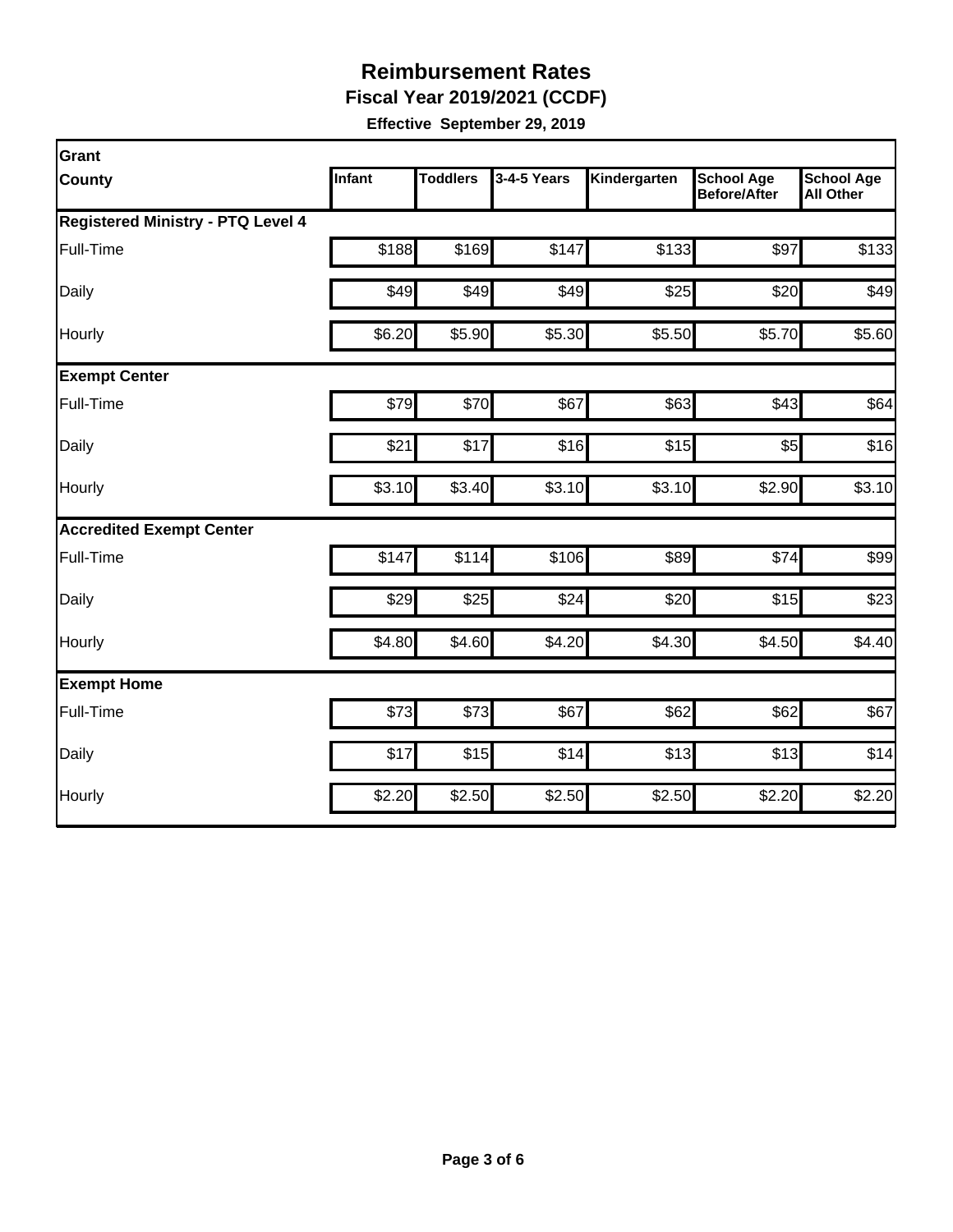**School Year 2019/2021 (OMW Pre-K)**

| Grant                         |        |                 |             |              |                                   |                                       |
|-------------------------------|--------|-----------------|-------------|--------------|-----------------------------------|---------------------------------------|
| <b>County</b>                 | Infant | <b>Toddlers</b> | 3-4-5 Years | Kindergarten | <b>School Age</b><br>Before/After | <b>School Age</b><br><b>All Other</b> |
| Licensed Center - PTQ Level 3 |        |                 |             |              |                                   |                                       |
| Full-Time                     |        |                 | \$150.70    |              |                                   |                                       |
| Daily                         |        |                 |             |              |                                   |                                       |
| Hourly                        |        |                 |             |              |                                   |                                       |
| Licensed Center - PTQ Level 4 |        |                 |             |              |                                   |                                       |
| Full-Time                     |        |                 | \$161.70    |              |                                   |                                       |
| Daily                         |        |                 |             |              |                                   |                                       |
| Hourly                        |        |                 |             |              |                                   |                                       |
| Licensed Home - PTQ Level 3   |        |                 |             |              |                                   |                                       |
| Full-Time                     |        |                 | \$122.10    |              |                                   |                                       |
| Daily                         |        |                 |             |              |                                   |                                       |
| Hourly                        |        |                 |             |              |                                   |                                       |
| Licensed Home - PTQ Level 4   |        |                 |             |              |                                   |                                       |
| Full-Time                     |        |                 | \$130.90    |              |                                   |                                       |
| Daily                         |        |                 |             |              |                                   |                                       |
| Hourly                        |        |                 |             |              |                                   |                                       |
| VCP Ministry - PTQ Level 0    |        |                 |             |              |                                   |                                       |
| Full-Time                     |        |                 | \$73.70     |              |                                   |                                       |
| Daily                         |        |                 |             |              |                                   |                                       |
| Hourly                        |        |                 |             |              |                                   |                                       |
| VCP Ministry - PTQ Level 3    |        |                 |             |              |                                   |                                       |
| Full-Time                     |        |                 | \$150.70    |              |                                   |                                       |
| Daily                         |        |                 |             |              |                                   |                                       |
| Hourly                        |        |                 |             |              |                                   |                                       |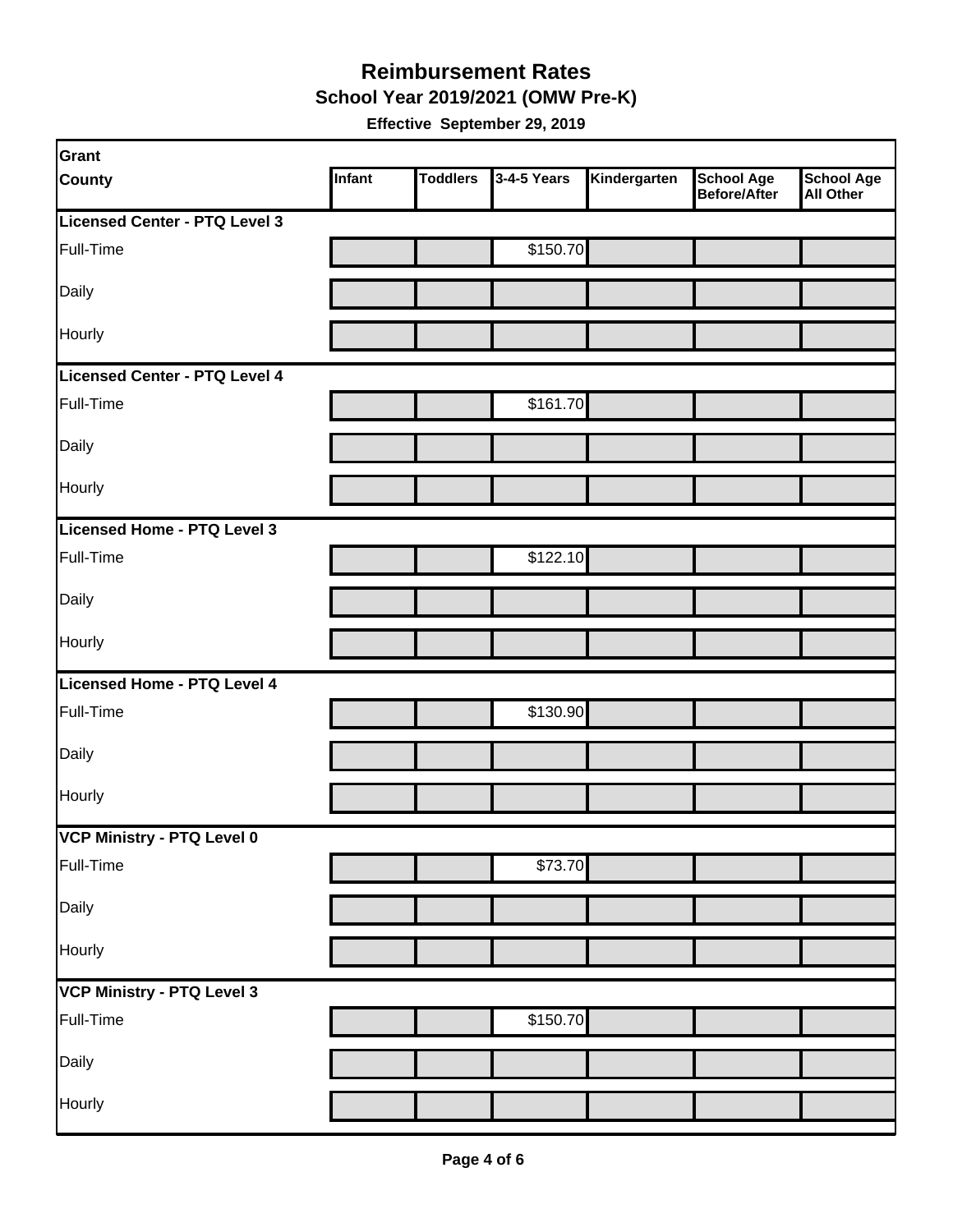**School Year 2019/2021 (OMW Pre-K)**

| Grant                                   |               |                 |             |              |                                   |                                       |
|-----------------------------------------|---------------|-----------------|-------------|--------------|-----------------------------------|---------------------------------------|
| <b>County</b>                           | <b>Infant</b> | <b>Toddlers</b> | 3-4-5 Years | Kindergarten | <b>School Age</b><br>Before/After | <b>School Age</b><br><b>All Other</b> |
| <b>VCP Ministry - PTQ Level 4</b>       |               |                 |             |              |                                   |                                       |
| Full-Time                               |               |                 | \$161.70    |              |                                   |                                       |
| Daily                                   |               |                 |             |              |                                   |                                       |
| Hourly                                  |               |                 |             |              |                                   |                                       |
| Private Accredited School - PTQ Level 0 |               |                 |             |              |                                   |                                       |
| Full-Time                               |               |                 | \$115.50    |              |                                   |                                       |
| Daily                                   |               |                 |             |              |                                   |                                       |
| Hourly                                  |               |                 |             |              |                                   |                                       |
| Private Accredited School - PTQ Level 1 |               |                 |             |              |                                   |                                       |
| Full-Time                               |               |                 | \$115.50    |              |                                   |                                       |
| Daily                                   |               |                 |             |              |                                   |                                       |
| Hourly                                  |               |                 |             |              |                                   |                                       |
| Private Accredited School - PTQ Level 2 |               |                 |             |              |                                   |                                       |
| Full-Time                               |               |                 | \$138.60    |              |                                   |                                       |
| Daily                                   |               |                 |             |              |                                   |                                       |
| Hourly                                  |               |                 |             |              |                                   |                                       |
| Private Accredited School - PTQ Level 3 |               |                 |             |              |                                   |                                       |
| Full-Time                               |               |                 | \$150.70    |              |                                   |                                       |
| Daily                                   |               |                 |             |              |                                   |                                       |
| Hourly                                  |               |                 |             |              |                                   |                                       |
| Private Accredited School - PTQ Level 4 |               |                 |             |              |                                   |                                       |
| Full-Time                               |               |                 | \$161.70    |              |                                   |                                       |
| Daily                                   |               |                 |             |              |                                   |                                       |
| Hourly                                  |               |                 |             |              |                                   |                                       |